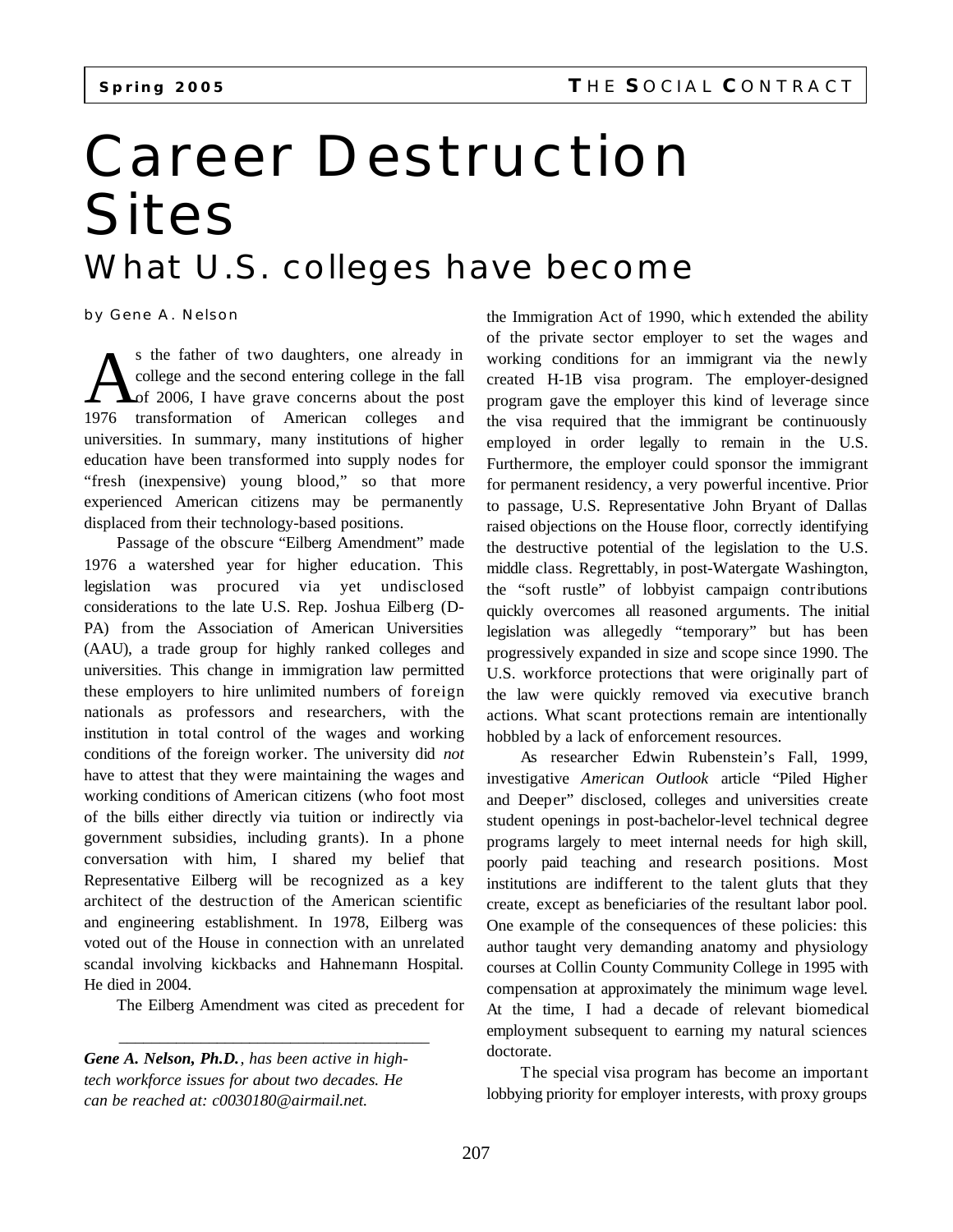

These changes affect the entire economy. The U.S. Census Bureau maintains Current Population Survey tabulations regarding family income inequality and the influence of income by educational attainment and gender. Family income inequality is summarized by Gini ratios.<sup>1</sup> The bigger the ratio, the greater the inequality. The rich get richer and the poor get poorer. From 1968 to 2001, the ratio has steadily increased (See chart). For all except the economic elite, workers' incomes now peak between age 40 and 50

such as ITAA (Information Technology Association of America) and CompeteAmerica established to maintain and expand this legislation. In 2002, Nobel economics laureate and free market advocate Milton Friedman critically noted: "There is no doubt…that the (H-1B) program is a benefit to their employers, enabling them to get workers at a lower wage, and to that extent, it is a subsidy."

The Bush Administration uses bogus "studies" such as TIMSS (Trends in International Mathematics and Science Study) to create the false impression that the United States does not have a large domestic supply of scientists, engineers, and programmers. These false "studies" are a smoke screen for accepting millions of lobbying dollars from employers to bloat these Federal subsidy programs even further.

A modern corollary of Gresham's Law that "bad money drives out good" is that "imported special-visa labor drives out domestic labor." The National Institutes of Health is by far the largest federal supplier of research and development grants. Examination of the top 100 grantees for 2003 shows that all hired H-1B immigrants during the three fiscal years starting October 1, 1999 (See full-page listing). Total hiring was 40,540 – numbers comparable to the entire workforce of a city of 100,000 population. In 2003, the taxpayers paid \$15.8 billion in grants to the institutions. Those resources are not creating opportunities for American citizens.

and then decline until retirement. Both of these negative trends are fueled by the substitution of younger foreign workers for American citizens (who must train their replacements as a condition of receiving their meager outplacement benefits.)

Caltech Vice Provost David Goodstein summarized the problem in a 1993 *American Scholar* article: "The American taxpayer (both state and federal) is supporting extremely expensive research universities whose main educational purpose is to train students from abroad. When these students finish their educations, they either stay here, taking relatively high-paying jobs that could have gone to Americans, or they go home, taking our knowledge and our technology with them.… Congress and the public doesn't seem to have noticed that, while largely ignoring our own students, we are putting our money and our best talent into training our economic competitors. Just wait until this one hits the fan." •

[Background information is from

www.zazona.com/ShameH1B. On the issue of employers seeking inexpensive labor at the expense of national interests see Professor Matloff's paper at:

heather.cs.ucdavis.edu/itaa.html.

H-1B usage statistics are from

www.H1b.info/lca\_search.php. Please select "all years" for the fiscal year. For data from earlier years use the "advanced search" capability at: www.zazona.com/LCA-Data/AdvQuery.asp.]

## **NOTE**